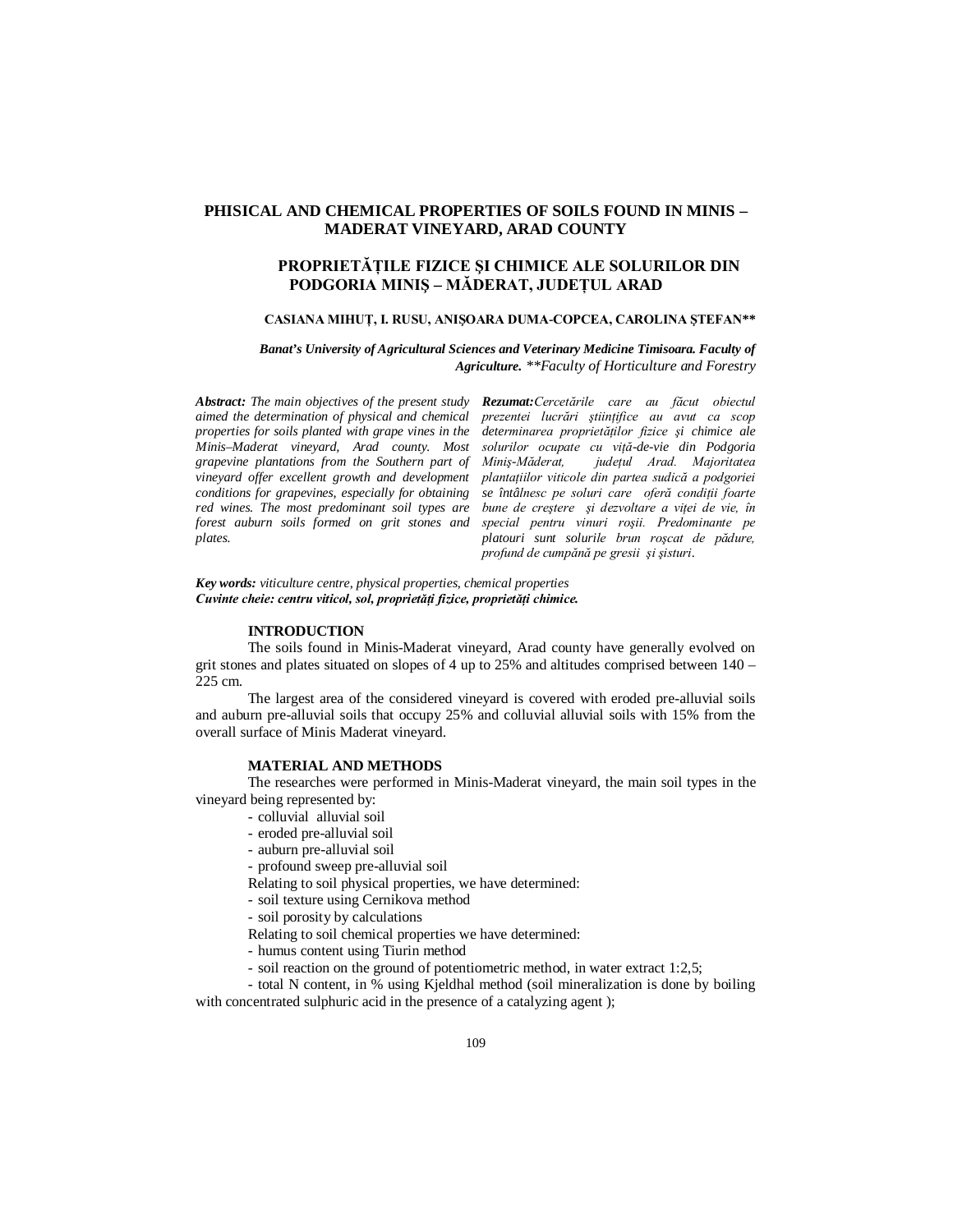- content of total and mobile phosphorus determined by using Egner- Rhiem-Domingo UV-VIS spectrophotometer;

- content of assimilating potassium–extracted with ammonium acetate lactate and atomic absorption spectrophotometer.

## **RESULTS AND DISCUSSIONS**

At the end of  $19<sup>th</sup>$  century, in Arad county there were 20 viticulture profiled localities: Radna, Cladova, Păuliş, Miniş, Ghioroc, Cuvin, Covăsânţ, Şiria, Galşa, Mâsca, Maderat, Pâncota, Almaş, Agriş, Mocrea, Arăneag , Drauţ, Silindia, Ineu and Sebiş.

The climate of the micro-region is determined by the geographical position, the positioning of micro-relief forms, exposure, inclination degree, sheltering, winds, caloric particularities of soils, ground water but nonetheless the main factor that imprints significant differentiations regarding the climate is represented by the meteorological factor that has an overwhelming influence on yield potential of the territory.

The microclimate mapping of viticulture region, Minis performed by Gh. Calistru and Elena Socor in 1980 offered the possibility of knowing its natural potential under the influence of microclimate factors and inter-relations with grapevines. Among elements that have strong influences on microclimate, altitude and land exposure have a predominant role in confining the favourability extent for grapevine growing.

In Minis vineyard, it has been underlined the favorability for growing grapevines and obtaining of superior red wines. The region, as it has been demonstrated owns high propensity for grapevine cultivation, with long sunshine period superior comparing to other regions which implicitly increases monthly average temperature during vegetation. Among the above mentioned factors, one that directly influences grape yields and their quality is represented by soil with its physical and chemical properties.

As a result of performed researches in Minis -Maderat vineyard, Arad county, there have been determined the main physical and chemical properties of soils planted with grapevines. (table 1 and 2).

The soils found in Minis regarding their physical composition (table 1) have shown sandy textures within the group of colluvial alluvial soils found at the slope bases with high percentage of sand 80% in the detriment of clays and colloidal particles.

#### *Table 1.*

| The main physical properties of sons from number macerate the fare, I filled county |                     |                  |                                      |              |                    |              |  |  |  |  |
|-------------------------------------------------------------------------------------|---------------------|------------------|--------------------------------------|--------------|--------------------|--------------|--|--|--|--|
| Soil unit                                                                           | Depth<br>cm         | porosity<br>$\%$ | colloidal<br>skeleton %<br>particles |              | physical<br>clay % | sand %       |  |  |  |  |
| Colluvial alluvial soil sandy<br>-clayed on alluvial deposits                       | $0-20$<br>$40-60$   | 60<br>55         | 18.5<br>20.9                         | 3.3<br>7.3   | 16.6<br>24,9       | 80.1<br>67,8 |  |  |  |  |
| Eroded pre-alluvial<br>soil,<br>sandy-clayed formed on grit<br>stones and plates    | $0 - 20$<br>$40-60$ | 65<br>60,2       | 25.3<br>40,2                         | 3.0<br>7,2   | 23,0<br>27,1       | 74.0<br>65,7 |  |  |  |  |
| with<br>Pre-alluvial<br>soil<br>superficial skeleton, sandy-<br>claved              | $0-20$<br>$40-60$   | 62<br>57         | 21.0<br>39.0                         | 15.3<br>25.1 | 22.5<br>31,4       | 56.2<br>43.5 |  |  |  |  |
| Pre-alluvial soil, profound<br>formed on grit stones and sits                       | $0 - 20$<br>$40-60$ | 48<br>29         |                                      | 35.7<br>40.3 | 39.6<br>38.9       | 24.7<br>20,8 |  |  |  |  |

The main physical properties of soils from Minis Maderat vineyard, Arad county

In inferior third of mountain slopes are found the eroded pre-alluvial soils that present a high percentage of skeletons of 25-40% and clay particles and physical sand being included in the soil group with medium texture. The superior third of mountain slopes are regularly pervaded by auburn, superficial pre-alluvial soils exhibiting an advanced erosion and lack of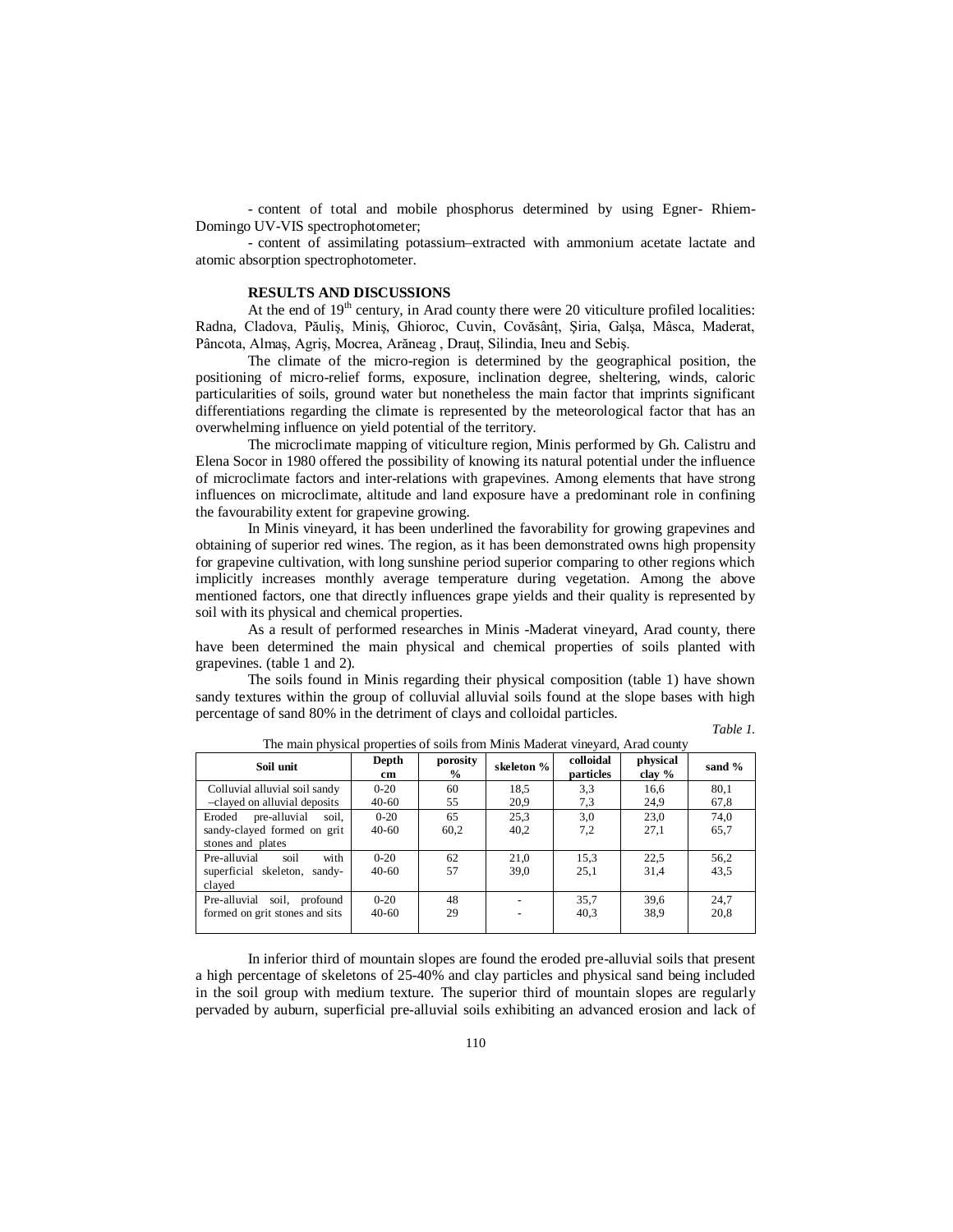vegetation with arable horizon of 30-70 cm. These insure a satisfactory water and air regime and are generally regarded as light soils with solid skeleton 21-39%.

Approximately 25% of grapevine plantations from Minis-Maderat vineyard are planted on hill plateaus where predominant soil types are pre-alluvial soils, profound sweep soils lacking skeleton with high percentage of clay 39% and colloidal particles 35-40%, which confers strong retaining capacity and reduced permeability.

In table 2, there are presented the main chemical properties of soils found in Minis-Maderat vineyard, Arad county

*Table 2.*

| Soil unit                       | Depth<br>cm | pН   | <b>Humus</b><br>$\frac{0}{0}$ | N<br>$\%$ | P total<br>$\%$ | $P_2O_5$<br>mobile<br>mg/100g | $K_2O$<br>schimbabil<br>mg/100 g |
|---------------------------------|-------------|------|-------------------------------|-----------|-----------------|-------------------------------|----------------------------------|
| Colluvial alluvial soil sandy   | $0 - 20$    | 6,5  | 0.71                          | 0,09      | 0,30            | 8.5                           | 5,2                              |
| -clayed on alluvial deposits    | $40 - 60$   | 6,7  | 0.77                          | 0.10      | 0.29            | 7,9                           | 5,1                              |
| pre-alluvial<br>Eroded<br>soil. | $0 - 20$    | 6,4  | 0.66                          | 0.08      | 0,27            | 7,5                           | 4,8                              |
| sandy-clayed formed on grit     | $40 - 60$   | 6,6  | 0.38                          | 0.08      | 0,20            | 6,4                           | 4,8                              |
| stones and plates               |             |      |                               |           |                 |                               |                                  |
| with<br>Pre-alluvial<br>soil    | $0 - 20$    | 6,4  | 1.05                          | 0.11      | 0.26            | 7.5                           | 5,2                              |
| superficial skeleton, sandy-    | $40 - 60$   | 6,8  | 0.43                          | 0.07      | 0.35            | 7,0                           | 5,0                              |
| clayed                          |             |      |                               |           |                 |                               |                                  |
| Pre-alluvial soil, profound     | $0 - 20$    | 6,44 | 1,32                          | 0,10      | 0.37            | 7,6                           | 13.8                             |
| formed on grit stones and       | $40 - 60$   | 6,6  | 0.95                          | 0.06      | 0,22            | 6.3                           | 12,0                             |
| sists                           |             |      |                               |           |                 |                               |                                  |
|                                 |             |      |                               |           |                 |                               |                                  |

The main chemical properties of soils found in Minis- Maderat vineyard, Arad county

Superficial auburn pre-alluvial soils from Minis situated on plateaus are rich in humus 0.9-1.3%, moderately supplied with N 0.09- 0.11% and mobile phosphorus 6.3 -8.5 mg/100 g soil but poorly supplied with mobile potassium.

The content in nutritive elements differs in terms of soil, genetic type, maternal rock, climate conditions cultural state, etc.

Eroded pre-alluvial soils rich in skeleton with rock situated at small depth are mostly found on slopes with poorness regarding organic matter, low content of total nitrogen, mobile phosphorus and potassium. Similar situation regarding the fertilizing elements is found for colluvial alluvial soils found at slope bases. In case of Minis, soils have acid to neutral reaction with pH varying between 6.4-6.8.

## **CONCLUSIONS**

As a result of the researches performed in Minis-Maderat from Arad county, it has been concluded that:

- concerning the physical composition of colluvic alluvial soils pervading slope bases, they presented a light texture with high percent of physical sand 80% in the detriment of clay and colloidal particles;

- in the inferior third of mountain slopes, eroded pre-alluvial soils present high percent of skeleton 25-40%, clay particles and physical sand falling into the soil group with medium texture;

- the superior third of mountain slopes are occupied by superficial auburn prealluvial soils with advanced erosion and lacking vegetation;

- approximately 25% of grapevine plantations within this vineyard are planted on hill plateaus where predominant soil types are pre-alluvial soils, profound sweep soils lacking skeleton with high percentage of clay 39% and colloidal particles 35-40%;